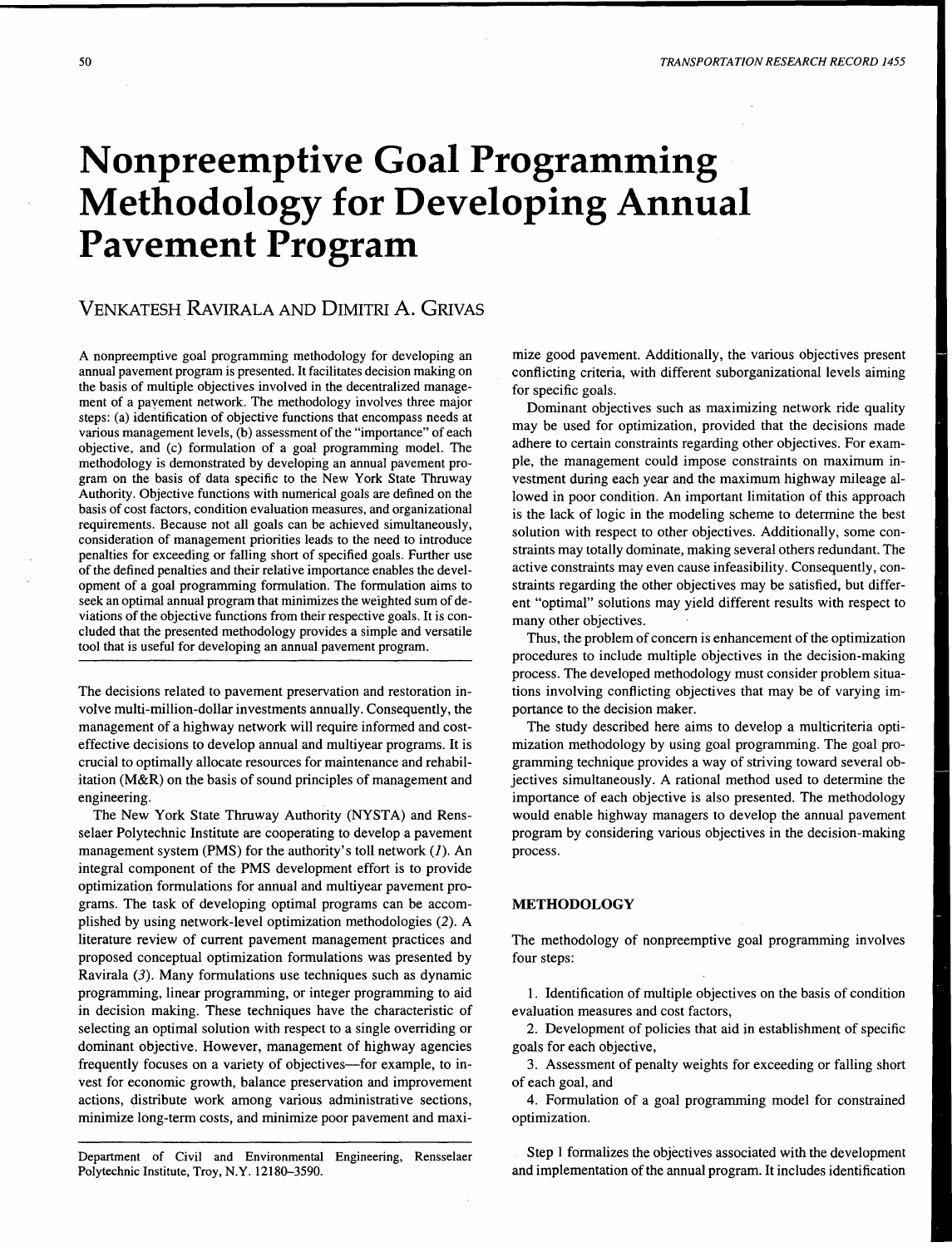#### *Ravirala and Grivas*

of measures for condition evaluation and cost factors that aid in the decision-making process. Multiple objective functions are defined to encompass needs at various levels of pavement management.

Step 2 addresses specific tasks of analyzing the network condition and development of policies leading to establishment of specific maintenance goals. Desirable values for each objective function identified in Step 1 are established as goals.

Step 3 involves development of a procedure for rating the importance of various objective functions in attaining their goals. The procedure involves assigning a priority for each objective-by setting a penalty weight for exceeding or falling short of each goal.

Step 4 concentrates on formulation of a mathematical model that uses goal programming techniques to conduct multiple-objective optimization. Goal programming can be used to incorporate conflicting objectives whose priority levels and relative importances can be preserved. Two cases that can be considered are (a) nonpreemptive goal programming, in which all of the objectives are of roughly comparable importance, and (b) preemptive goal programming, in which there is a hierarchy of priority levels for the objectives. In the latter case, the objectives of primary importance will receive first-priority attention, those of secondary importance will receive second-priority attention, and so forth.

In the present study nonpreemptive goal programming in which all the objectives are of comparable importance is used. Commercial and customized software was used to formulate the mathematical functions and solve the problem.

#### **IDENTIFICATION OF OBJECTIVES.**

Objectives are specific to the agency needs and must be defined to be compatible with the decision makers' perspectives. The objectives should encompass needs at various levels of highway management. The following are some categories of objectives at various organization levels (in decreasing order of scope):

- Socioeconomic purpose,
- Overall organization objectives (strategic),
- Network-level (short- and long-range),
- Division-level (performance, cost, etc.), and
- Project-level (condition, implementation, etc.).

Examples of important objectives identified during this study are described next.

#### **Socioeconomic**

An important socioeconomic objective is to stimulate economic development and provide jobs. According to an FHWA study, 10.2 on-site construction jobs are created for every \$1 million spent on roadway rehabilitation. NYST A committed more than \$300 million in 1992 toward its 8-year, \$1.7 billion highway and bridge rehabilitation program. It is conservatively estimated that about 3,060 jobs were created. The goal for 1993 is to invest another \$235 million (\$68 million for highway work), creating 2,400 construction jobs.

# **Strategic**

An important strategic objective is to allocate funds equitably among the agency's administrative divisions. This objective aims to minimize the total difference between the funds allocated for each division from that of the divisions' respective goals, which are determined on the basis of several criteria. Another strategic objective is to attain an acceptable balance between maintenance work done by contract and that done by agency forces and to ensure that unacceptable travel delays are not imposed on the patron.

# **Network Level**

Some of the network-level objectives are to improve the ride quality and correct distressed pavement condition by setting up goals on the basis of condition measures, extend benefits to as many users as possible, equitably distribute funds to preservation and improvement programs, develop an annual program that is compatible with the multiyear program, and so on.

# **Division Level**

The division objectives include minimizing the implementation costs and disruption to traffic. This can be achieved by limiting the number of projects by considering the equipment and personnel resources and other practical implementation considerations.

# **Project Level**

Some of the project-level objectives are to minimize deferment of treatment to critical distress condition, implement preventive maintenance on an as-needed basis, select treatments that address as many problem situations as possible, and so on.

# **ASSESSMENT OF OBJECTIVES**

In multiple-objective decision making it is imperative to associate a relative numerical degree of "importance" to each objective. The decision-making process involves an assessment of which objective is more important and of how much more. Rational methods are available to determine the importance of each objective with a specific goal  $(4,5)$ .

Several objectives identified in this paper have goals whose underachievement and overachievement are undesirable, for example, capital investment and number of lane-miles desired at various condition levels. Hence, of utmost importance is the deviation of each objective function value from its goal. Two measures that demand particular attention are (a) maximum deviation of each objective from its goal, and (b) total (sum) deviation of all objectives from their goals. Both measures can be assigned penalty weights when determining the importance of objectives and their deviations from respective goals. However, minimizing one or the other might yield different results. The present study adopted the scheme of minimizing the weighted sum of deviations. This scheme provides better control over the decisions for management. Excessive deviations can be prohibited by establishing bounds on the maximum deviation of each objective from its goal.

A significant aspect of evaluating objectives and ascertaining weights is the use of experts' judgments. It is necessary to synthesize different judgments when more than one person is involved in the assessment. The weights are derived on the basis of individual assessments by using the following equations: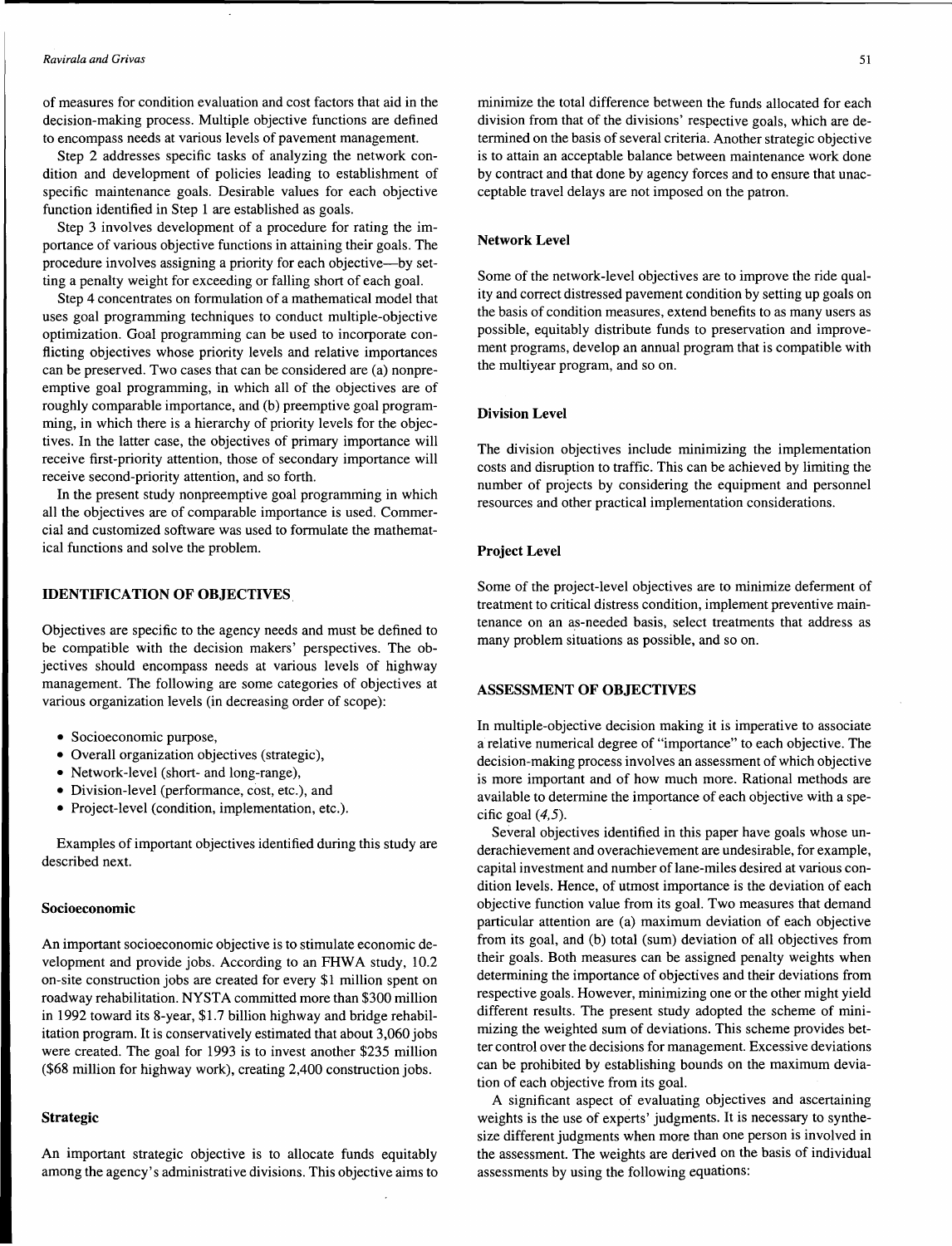$$
P_{ij} = \beta_{ij} / \sum_{i=1}^{m} \beta_{ij}
$$
 (1)

$$
P_i = \sum_{j=1}^n P_{ij} / \sum_{j=1}^n \sum_{i=1}^m P_{ij}
$$
 (2)

where

 $P_{ii}$  = penalty weight computed for objective *i* by expert *j*,

 $\beta_{ii}$  = penalty assessed for objective *i* by expert *j*, and

 $P_i$  = penalty weight computed for objective *i*.

# MODEL DESCRIPTION

The annual program development and budget allocation is modeled as a modified *assignment problem* (6). Nominal sections receiving specific treatments represent the origins, and fixed-length projects represent the destinations [Figure 1  $(a)$ ]. Each nominal section should receive only one type of treatment and should be assigned to only one project.

The modeling process can be described by the following fourstep procedure:

• Establish tentative projects at fixed intervals along the entire network,

• Determine the nominal section boundaries and identify three neighboring projects to which each nominal section can be assigned,

• Specify the treatment alternatives for each nominal section, and

• Formulate the goal program.

In the present study tentative projects are established at every 8-km (5-mi) interval along the network [Figure 1  $(b)$ ]. Treatment alternatives are defined after analyzing the condition of each nominal section and assessing their individual needs [Figure 1  $(c)$ ].

As applied to this model the goal program assigns each nominal section to a project and determines the type of treatment to be performed for each nominal section. It also determines the optimal set of projects to be implemented as part of the annual program.

# GOAL PROGRAM FORMULATION

The general form of a goal program can be expressed as follows  $(4)$ : Minimize

(3)

$$
\sum_{g\in G} (P_{og}d_g^+ + P_{ug}d_g^-)
$$



Nominal Sections [Each 1.6 km (1.0 mile) long]

(b) Section and project delineation along the network

Tentative Projects [One at every 8 km (5 mile) interval]



(c) Decision process

(a) Assignment Problem

FIGURE 1 Illustration of assignment model and decision process.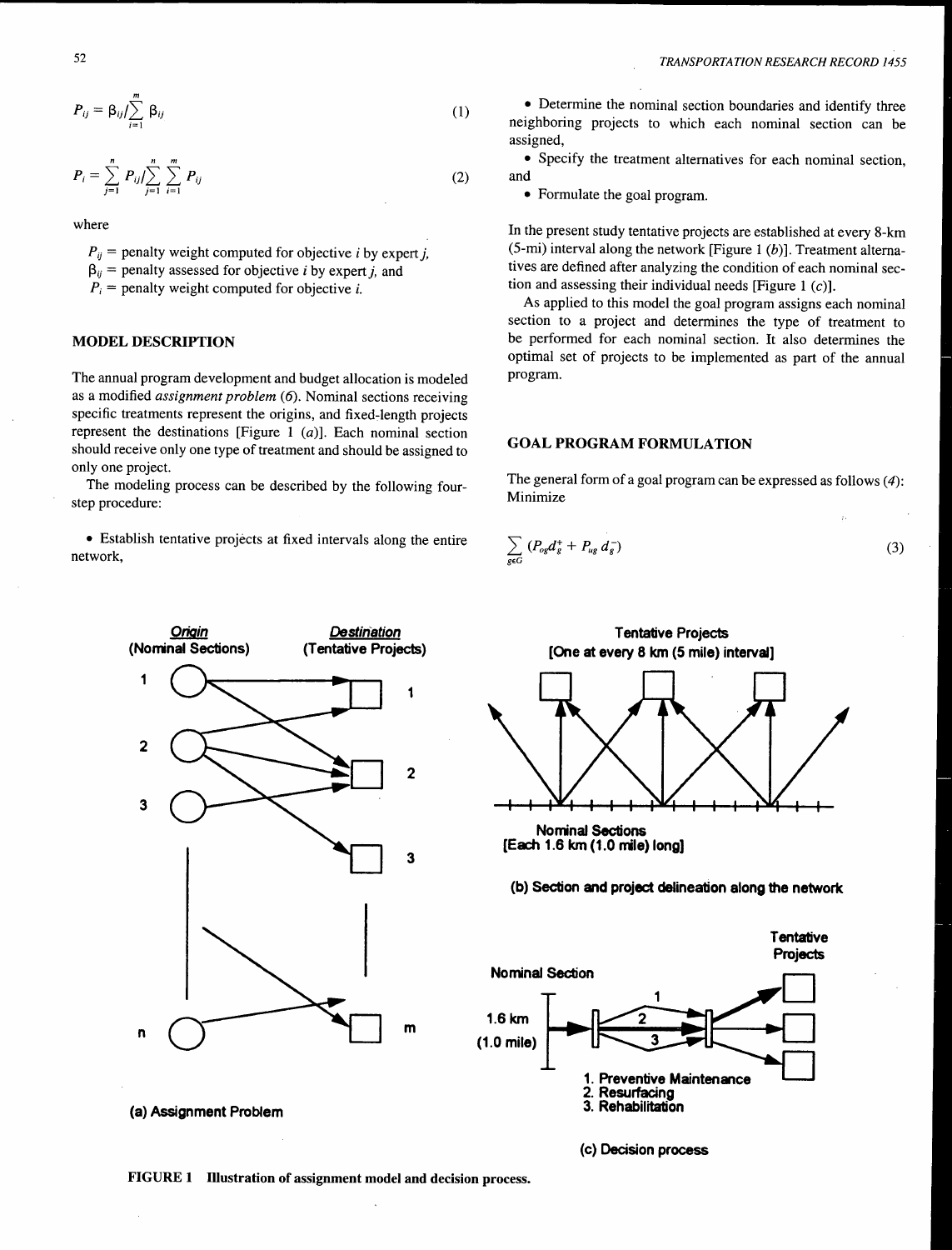Subject to

$$
\sum_{v \in V} (a_{gv} X_v) + d_{g}^{--} - d_{g}^{+} = b_{g}, \text{ for } g \in G
$$
 (4)

$$
X_{\nu}
$$
,  $d_g^+ d_g^- \ge 0$ , for  $g \in G$  and  $\nu \in V$ 

where

 $G =$  set of goals,

- $d_e^+$  = overachievement of goal g,
- $P_{og}$  = penalty associated with  $d_g^*$ ,
- $d_{\theta}^-$  = underachievement of goal g,
- $P_{ug}$  = penalty associated with  $d_{g}$ ,
- $V =$  set of basic variables,
- $X<sub>v</sub>$  = basic variables in the individual objective functions (or goal equations),
- $a_{\rm gv}$  = coefficients of basic variables, and

$$
b_g = \text{targeted goals}.
$$

Equation 3 represents the unified objective of minimizing the weighted sum of deviations of individual objective functions from their respective goals. Equation 4 represents the goals to be approached as closely as possible.

Basic variables, objectives (with goals), and constraints specifically defined to conduct a case study are as follows:

#### Basic Variables

$$
X_{ijk} = \begin{cases} 1 & \text{if section } i \text{ is assigned to project } j \text{ and} \\ \text{ receives treatment } k \\ 0 & \text{otherwise} \end{cases}
$$
 (6)

# Objectives (with Goals)

Equation 7 addresses the socioeconomic objective of capital investment and the strategic objective of equitable allocation of funds among administrative divisions. The left side of the summation represents the total M&R expenditure within each geographical class, which is equated to the investment goal on the right side.

$$
\left(\sum_{i\in I_{s.}}\sum_{j\in I_{i}}\sum_{k\in K_{i}}l_{i}c_{jk}x_{ijk}\right)+d_{s1}^{-}-d_{s1}^{+}=b_{s1} \text{ for all } s \qquad (7)
$$

where

- $I<sub>s</sub>$  = set of all nominal sections within geographical class *s*  $[s \in (Network, New York, Album, Syracuse, Buffalo)],$
- $J_i$  = set of projects to which section *i* can be assigned,
- $K_i$  = set of treatment alternatives for section *i*,

 $l_i$  = length of section i,

- $c_{jk}$  = unit cost of treatment k in project j, and
- $b_{s1}$  = M&R capital (total annual funds) goal for geographical class *s.*

Equation 8 represents the goals defined on the basis of condition measures. The left side is a summation of the total lane-miles that belong to a geographical class and that would be in a certain condition class after applying treatments. The right side goal is the desired number of lane-miles in that particular condition class. For

example, the left side of a particular goal equation may represent the total mileage in New York that would be in *Excellent* ride quality after implementing the annual program.

$$
\left(\sum_{i\in I_{sn}}\sum_{j\in J_i}\sum_{k\in K_i}l_i p_{ikn}X_{ijk}\right)+\mathbf{d}_{sn}^--\mathbf{d}_{sn}^+=b_{sn} \text{ for all } s \text{ and } n \tag{8}
$$

where

(5)

- $I_{sn}$  = set of nominal sections belonging to geographical class *s* that would be in condition class *n* after implementing the annual program,
- $p_{ikn}$  = probability that nominal section *i* would be in class *n* after receiving treatment  $k$ , and
- $b_{\rm cr}$  = condition goal (total lane-miles) for geographical class *s* and condition class *n.*

### **Constraints**

Equation 9 ensures that each nominal section gets assigned at most to one project and will receive at most one treatment type.

$$
\sum_{j\in J_i}\sum_{k\in K_i}X_{ijk}\leq 1\text{ for all }i\in I\tag{9}
$$

Equation 10 ensures that the total mileage within each geographical class will remain constant during the transitions between condition classes. (Equations for several other types of goals identified earlier are not presented here for the sake of brevity.)

$$
\sum_{n} d_{sn}^{+} - d_{sn}^{-} = 0 \text{ for all } s
$$
 (10)

#### CASE STUDY

#### Inventory and Condition Data

The goal programming methodology was applied to develop an annual program by using information specific to NYSTA. The thruway consists of approximately 1,024 km (640 mi) of Interstate highway in each direction. It was originally constructed as portland cement concrete (PCC) pavement, but over the years approximately 87 percent has been overlaid with asphalt. For efficient management NYSTA is organized into four administrative divisions (New York, Albany, Syracuse, and Buffalo) and several administrative sections within each division.

NYSTA annually conducts distress survey and records severity and extent of 14 distress types on every 0.16-km (0.1-mi) segment. This information is used to derive two types of condition measures, namely, crack (joint) rating and surface (slab) rating for overlaid (concrete) pavement.

The network is divided into nominal sections of approximately 1.6 km (1.0 mi). For each nominal section the average value of both condition measures is derived. Cutoff values were established to define *Excellent, Good,* and *Fair* classes for each condition measure. Table 1 shows the distribution of mileage (percentage of network) among various divisions and condition classes. Only 931.6 km (582.3 mi) was rated in the year 1992.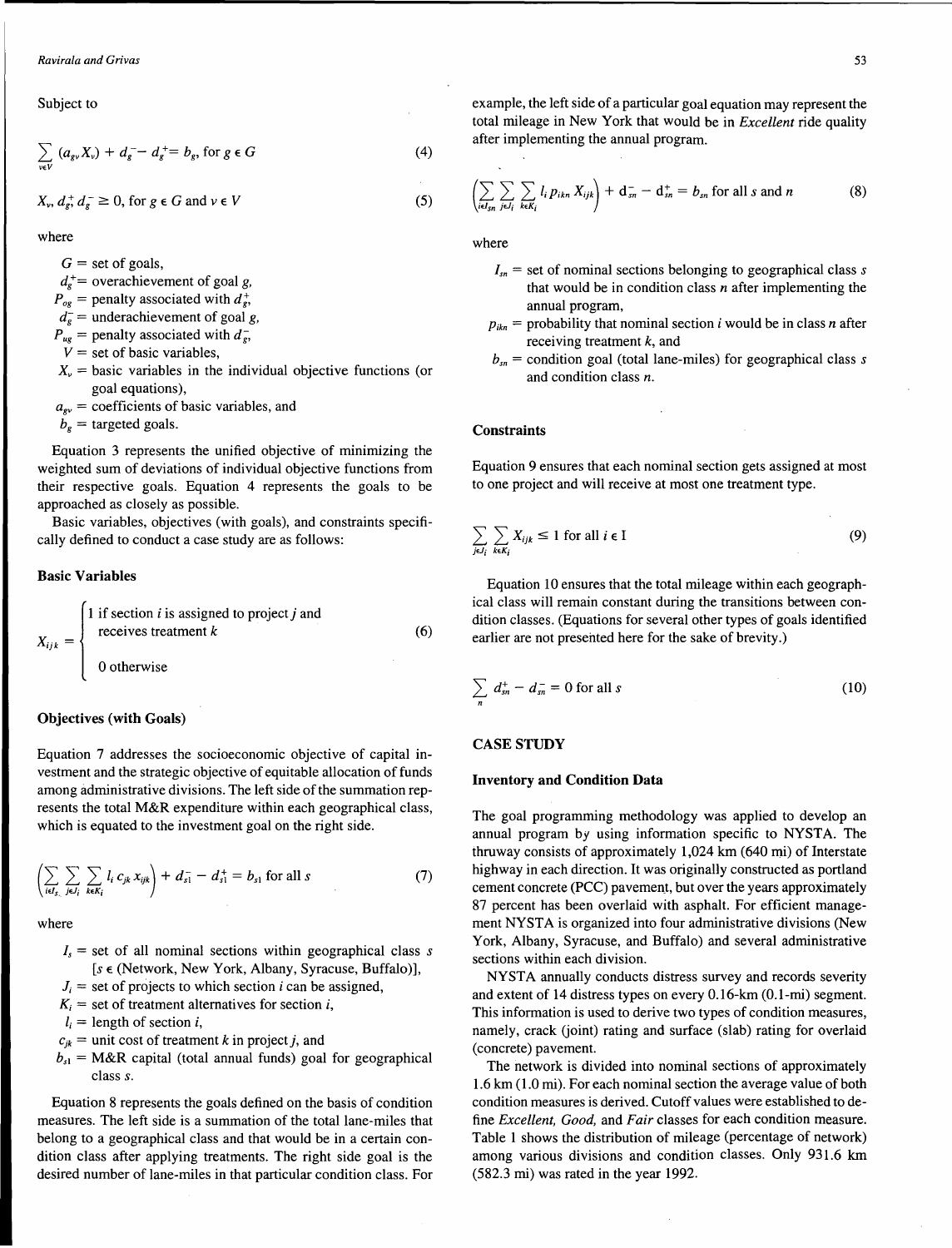|           |           | Division   |     |            |     |                 |                |                |     |
|-----------|-----------|------------|-----|------------|-----|-----------------|----------------|----------------|-----|
| Condition | Condition | New York   |     | Albany     |     | <b>Syracuse</b> |                | <b>Buffalo</b> |     |
| Measure   | Class     | <b>OVL</b> | PCC | <b>OVL</b> | PCC | <b>OVL</b>      | PCC            | <b>OVL</b>     | PCC |
| Crack/    | Excellent | 10.6       | 0.0 | 7.8        | 0.0 | 12.0            | $\blacksquare$ | 11.2           | 0.0 |
| Joint     | Good      | 3.1        | 0.0 | 4.7        | 0.0 | 4.3             | ۰              | 7.4            | 0.1 |
| Rating    | Fair      | 4.4        | 8.3 | 8.6        | 2.6 | 7.3             |                | 6.1            | 1.5 |
| Surface/  | Excellent | 11.3       | 0.0 | 12.6       | 0.0 | 18.9            |                | 9.0            | 0.0 |
| Slab      | Good      | 4.3        | 0.0 | 3.5        | 0.0 | 4.2             | ٠              | 3.3            | 0.0 |
| Rating    | Fair      | 2.5        | 8.3 | 5.0        | 2.6 | 0.5             |                | 12.4           | 1.6 |

TABLE 1 Percentage of Thruway Mileage in Each Condition Class

OVL = Overlaid PCC = Concrete

(-) indicates mileage non-existent

# Objectives and Goals

Two important types of objectives, namely, capital investment and condition improvement, have been included in this case study. It was necessary to demonstrate the model's capability to address the decentralized nature of decision making in highway management. Hence, different goals were defined for the four administrative divisions and the overall network. The capital goals were specified as millions of dollars to be invested for pavement M&R. The condition goals were specified as desired percentage of network within various condition classes.

In all, 35 goals were targeted-5 capital goals (one for each geographical class) and 30 condition goals (six condition classes for each geographical class). The capital investment goal for each of the four administrative divisions was specified as \$10 million, and overall it was \$40 million. The percentages of mileage desired in each condition class are given in Table 2.

# Assessment of Objectives

Although specific numerical goals have been defined for various objectives, it is well recognized that the deviations are not of equal importance. For example, a unit deviation from the overall capital goal is relatively more undesirable compared with a unit deviation from individual division capital goals. Hence, the penalty of deviating from the overall capital goal must be higher. In addition, the penalty for overachieving and underachieving a goal could be different. For example, exceeding the targeted mileage (overachieving) in excel-

TABLE 2 Magnitude of Condition Goals Targeted and Achieved

| Condition | Condition    |          | Overlaid Mileage (%) | Concrete Mileage (%) |          |  |
|-----------|--------------|----------|----------------------|----------------------|----------|--|
| Measure   | <b>Class</b> | Targeted | Achieved             | Targeted             | Achieved |  |
| Crack/    | Excellent    | 45.85    | 58.09                | 0.62                 | 0.00     |  |
| Joint     | Good         | 24.04    | 22.66                | 0.71                 | 0.58     |  |
| Rating    | Fair         | 17.65    | 12.63                | 11.13                | 6.04     |  |
| Surface/  | Excellent    | 56.21    | 52.55                | 0.62                 | 0.00     |  |
| Slab      | Good         | 19.72    | 27.16                | 0.62                 | 0.62     |  |
| Rating    | Fair         | 11.61    | 13.71                | 11.21                | 5.95     |  |

lent condition need not be penalized, whereas falling short of the targeted mileage (underachieving) must be penalized. Table 3 shows the penalty weights defined for capital and crack condition rating classes. Note that overachieving the excellent condition goals and underachieving the fair condition goals have a zero penalty. Also, as a simple case all four divisions have been judged to be equally important in achieving their respective goals.

#### Computer Implementation

The presented goal programming methodology involves a largescale mixed-integer programming formulation. It requires extensive computer programming to process the input data, generate the equations, determine the optimal solution, and finally process the output to summarize the results. It was decided to develop customized software that included four main modules. The first module consists of data base routines that store and retrieve information on inventory, pavement condition, treatment alternatives, costs, and so on. The second module has routines that allow the user to (a) define the objectives to be included in the formulation, (b) specify numerical goals, and (c) set penalty weights. The third module has routines that (a) define meaningful names for basic and deviation variables, (b) generate the variable coefficients for the objective function, goal, and constraint equations, and (c) formulate the goal program using the mathematical programming system (MPS) file format (7). Finally, the fourth module consists of routines that generate reports that summarize the input data and the results.

The LINDO commercial software was used to read the formulation in MPS format and solve the goal program. Although the basic variables are defined as 0-1 integer variables, this restriction was relaxed and the problem was solved as a linear program.

#### Results

The most important result that enables assessment of the annual program's effectiveness is the magnitude of deviations from the targeted goals. For all divisions the target was to increase the Excellent and Good mileage by 5 percent and correspondingly to decrease the Fair mileage by 10 percent. Table 2 shows the magnitude of condition goals targeted and achieved. There is a substantial increase (13 percent) in the Excellent condition mileage of overlaid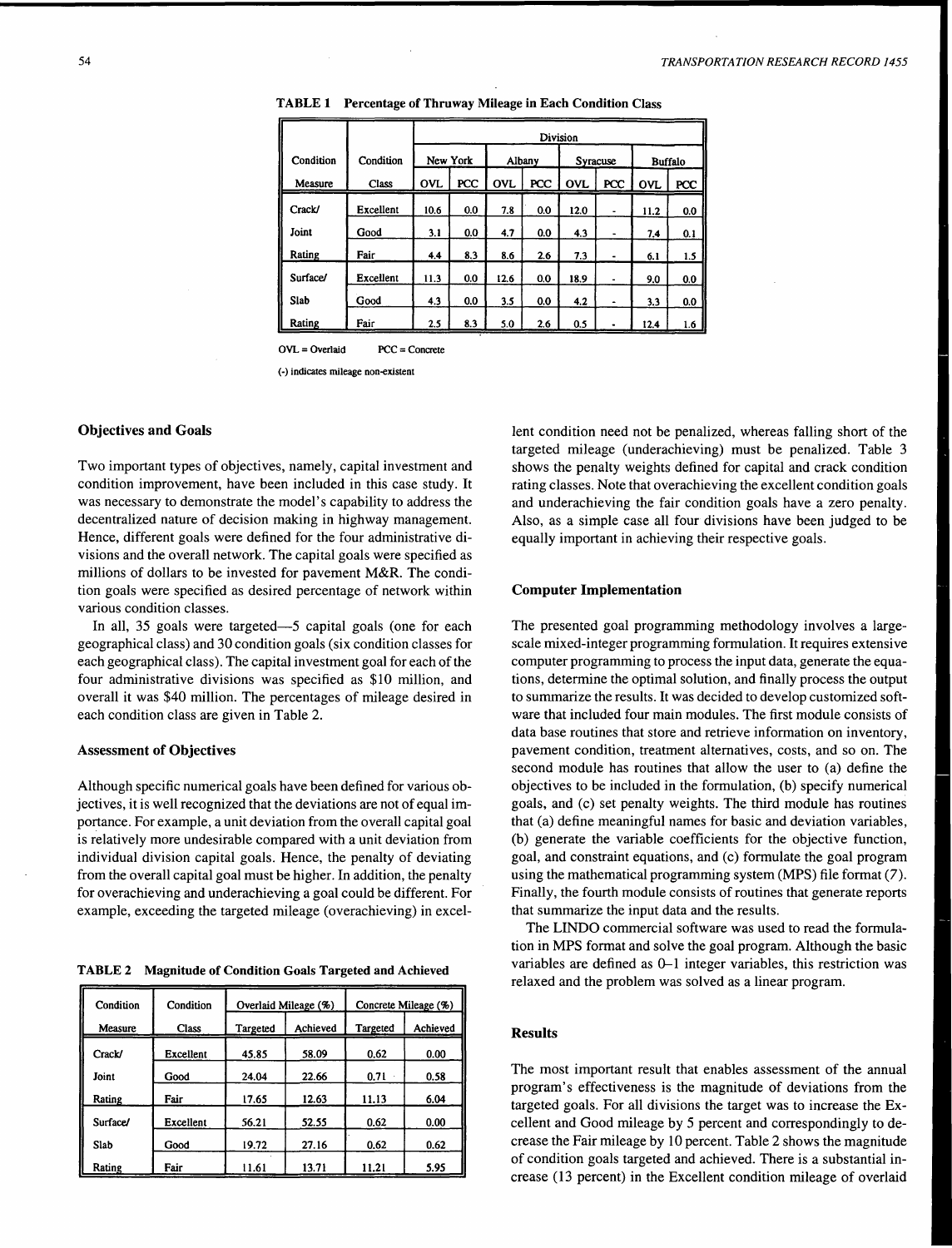|                | Goal Type  |     |                                   |     |     |                                    |     |  |  |
|----------------|------------|-----|-----------------------------------|-----|-----|------------------------------------|-----|--|--|
| Geographical   | Capital    |     | <b>Overachieving Crack Rating</b> |     |     | <b>Underachieving Crack Rating</b> |     |  |  |
| <b>Class</b>   | Investment | Ex  | Gd                                | Fr  | Ex  | Gd                                 | Fr  |  |  |
| New York       | 0.25       | 0.0 | 0.25                              | 0.5 | 0.5 | 0.25                               | 0.0 |  |  |
| Albany         | 0.25       | 0.0 | 0.25                              | 0.5 | 0.5 | 0.25                               | 0.0 |  |  |
| Syracuse       | 0.25       | 0.0 | 0.25                              | 0.5 | 0.5 | 0.25                               | 0.0 |  |  |
| <b>Buffalo</b> | 0.25       | 0.0 | 0.25                              | 0.5 | 0.5 | 0.25                               | 0.0 |  |  |
| Overall        | 0.5        | 0.0 | 0.5                               | 1.0 | 1.0 | 0.5                                | 0.0 |  |  |

TABLE 3 Penalty Weights for Various Goals

 $Ex = Excellent$   $Gd = Good$   $Fr = Fair$ 

pavement crack rating. Also, there is a significant decrease (5 per- . cent) in the Fair condition mileage. This can be attributed to the zero penalty associated with either case. The Excellent mileage of the surface condition has slightly decreased, but the Good mileage has increased significantly (8 percent).

Table 4 summarizes the capital investment data for each geographical class. Although goals and penalties are set to be equal, the funds allocated among the four divisions vary widely. This variation can be attributed to several factors, such as (a) disparity in the current condition, (b) differences in the condition goals, and (c) penalty weights. For example, the New York Division has significant mileage of concrete pavement in Fair condition, which is undesirable. Hence, it was targeted to decrease the Fair condition mileage by 10 percent. Also, a higher penalty was given to the overachievement of target mileage in the Fair condition class. This decision demonstrates the control that management can exercise on the decision making.

Table 5 summarizes the percentage of mileage receiving each treatment type. The program recommends rehabilitation on 12 percent of the network and resurfacing on 6 percent, which are realistic recommendations. The program also suggests that more than 70 percent of the thruway requires some form of maintenance. This indicates the need to increase the scope of the case study to include a complete set of treatment alternatives and objectives. Both the numerical goals and penalty weights need to be refined after further analysis.

# DISCUSSION OF RESULTS

# Identification of Objectives

The objectives identified in the present study encompass the needs at various levels of highway management. However, a distinction can be made between the single-year and multiyear objectives involved in overall pavement management. The presented goal programming methodology incorporated only the single-year objectives. This assumes that the single-year objectives are compatible with the multiyear objectives. An agency must have an established multiyear program to ensure such compatibility. A state increment optimization methodology is used to develop an optimal multiyear program for NYSTA (2). The optimal multiyear program defines the capital investment options, long-term condition goals, and M&R strategies for the entire network. The results from multiyear analysis provide the capital and condition goals for the annual program. The state increment method also determines the lane-miles of

TABLE 4 Comparison of Capital Investment Data for Each Geographical Class

| Division       | <b>Capital Goal</b><br>(\$Million) | Deviation<br>(SMillion) | Achieved<br>(\$Million) | Mileage<br>(km) | Investment<br>\$1000/km |  |
|----------------|------------------------------------|-------------------------|-------------------------|-----------------|-------------------------|--|
| New York       | 10.00                              | 1.43                    | 11.43                   | 492.96          | 23.20                   |  |
| Albany         | 10.00                              | $-3.58$                 | 6.42                    | 441.76          | 14.32                   |  |
| Syracuse       | 10.00                              | $-6.91$                 | 3.09                    | 440.64          | 7.02.                   |  |
| <b>Buffalo</b> | 10.00                              | -4.50                   | 5.50                    | 487.84          | 11.26                   |  |
| Overall        | 40.00                              | $-13.56$                | 26.44                   | 1863.2          | 14.18                   |  |

pavement in each state that should receive each of the possible treatment options. This information can be used to define additional goals on treatment quantities for the annual program and ensure congruency between the single-year and multiyear programs. For example, if the multiyear program recommends a 10 percent network rehabilitation in the first year, then an additional goal would be to develop an annual program that targets a 10 percent network rehabilitation.

#### Assessment of Objectives

Assessment of objectives, in the context of multiple-criteria optimization, is a process of defining the relative importance of criteria. This process involves ranking the criteria with *priority* or *weight.*  Priority refers to the case in which the criteria are ordered according to importance and, unless the higher-level criterion is considered, the next one does not come into play. In other cases weights are attached to differentiate the relative importance of several criteria with equal priority.

The case study presented here involved only a few objectives of comparable importance. It was assumed that all objectives are of equal priority. Hence, the importance of each objective was assessed by assigning penalty weights, and the nonpreemptive goal programming technique was used to obtain an optimal solution. The methodology can easily be extended to include multiple objectives with different priority levels. Such objectives can be unified into a single objective function by manipulating their weights, thus converting a preemptive goal program into a nonpreemptive goal program. To accomplish this conversion the weights of the highestpriority objectives need to be multiplied by a number that is vastly larger than the weights of the objectives at the next priority level.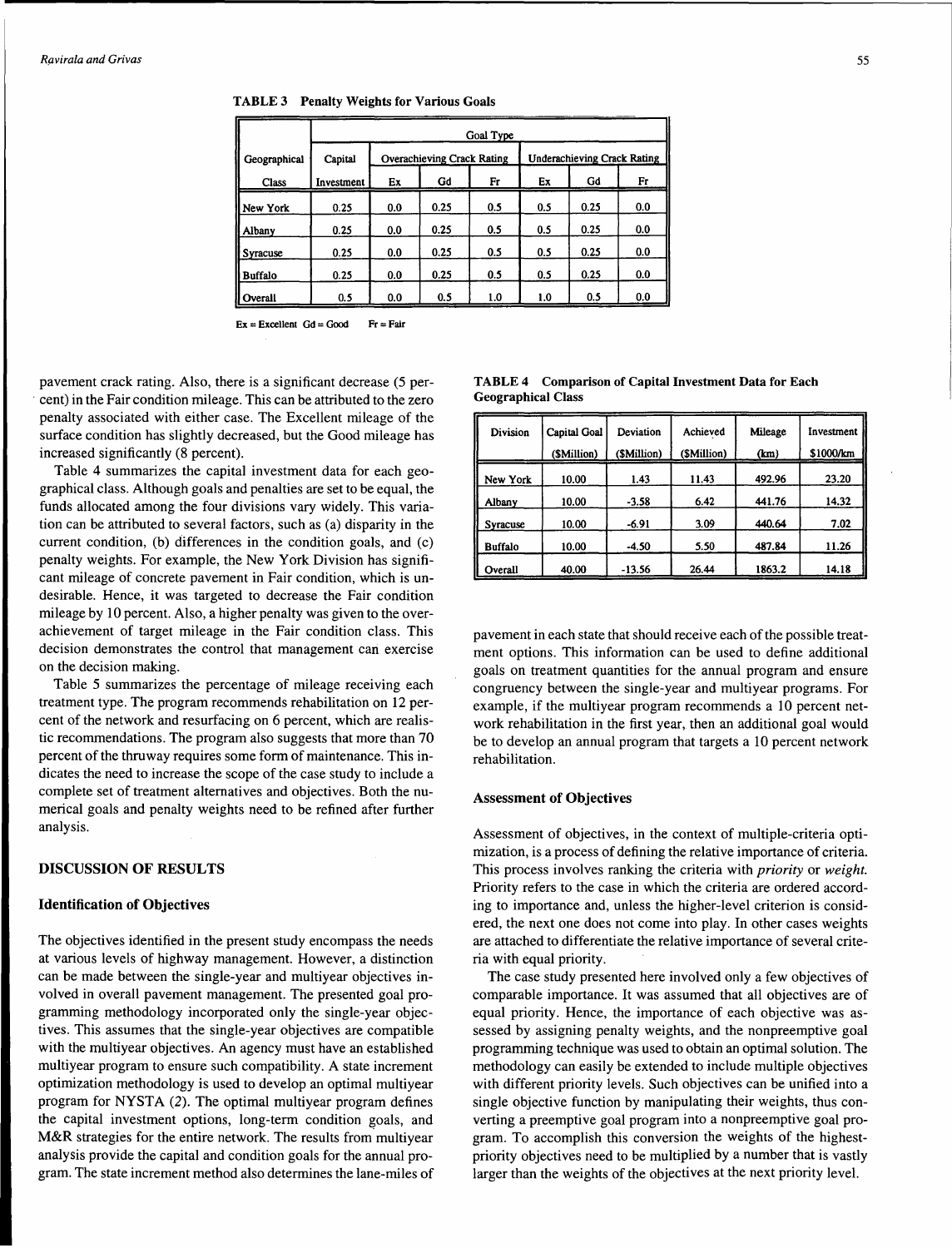|                  | Division   |       |            |       |                 |                |            |         |
|------------------|------------|-------|------------|-------|-----------------|----------------|------------|---------|
| <b>Treatment</b> | New York   |       | Albany     |       | <b>Syracuse</b> | <b>Buffalo</b> |            | Overall |
| Type             | <b>OVL</b> | PCC   | <b>OVL</b> | PCC   | <b>OVL</b>      | <b>OVL</b>     | <b>PCC</b> |         |
| Do Nothing       | 0.88%      | 0.00% | 2.26%      | 0.00% | 3.80%           | 0.72%          | 0.00%      | 7.66%   |
| Maintenance      | 15.78%     | 1.06% | 16.30%     | 0.26% | 19.15%          | 21.12%         | 0.77%      | 74.44%  |
| Resurfacing      | 0.60%      | 1.00% | 1.70%      | 0.17% | 0.70%           | 1.55%          | 0.52%      | 6.23%   |
| Rehabilitation   | 0.86%      | 6.28% | 0.88%      | 2.15% | 0.00%           | 1.25%          | 0.26%      | 11.66%  |
| Total            | 18.12%     | 8.34% | 21.13%     | 2.58% | 23.65%          | 24.64%         | 1.55%      | 100.00% |

TABLE 5 Percentage of Mileage Receiving Each Treatment Type

 $OVL = Overlaid$   $PCC = Concrete$ 

#### Evaluation of Computational Aspects

The presented goal program is a mixed-integer type program that has both 0-1 integer variables (basic variables) and real variables (nonnegative deviation variables). It is well recognized in practice that it is computationally expensive to solve large-scale integer programs. In this case study the restriction on obtaining an integer solution was relaxed, and the problem was solved as a linear program. This resulted in a significant reduction in computation time. For example, a formulation—with approximately 3,400 variables and 1,300 rows-was solved within 5 min by using an IBM 3090-200S computer. An equivalent integer program requires several hours. Only 2 (of more than 3,300) 0-1 integer variables resulted in noninteger solutions, indicating that the formulation can be efficiently solved as a linear program.

# SUMMARY AND CONCLUSIONS

This paper presented a nonpreemptive goal programming methodology for developing an annual pavement program. The emphasis was on incorporating multiple objectives into the decision process involved in the decentralized management of a pavement network. Three major steps of the methodology are (a) identification of objective functions with specific numerical goals on the basis of condition evaluation measures and cost factors, (b) assessment of the importance of each objective in the form of penalty weights for exceeding or falling short of each goal, and (c) formulation of a goal programming model for constrained optimization. The formulation aims to seek an optimal solution that minimizes the weighted sum of deviations of the objective functions from their respective goals. The usefulness of the methodology was demonstrated through a case study. Presented is an annual pavement program that was developed on the basis of information specific to NYSTA.

From the findings of the study, the following conclusions may be drawn:

• Developed goal programming methodology effectively incorporates multiple, conflicting, and prioritized objectives that are present in highway management.

• Presented assignment model for annual program development has the advantage of simplicity and versatility because it yields simple linear functional forms for objectives and constraints.

• Employment of objective functions and their deviations from their respective targeted values provides a useful tool to decision

makers in their effort to explicitly prioritize objectives and establish an acceptable trade-off.

#### **GLOSSARY**

- Attributes: Characteristics that are used for certain physical and functional features of the infrastructure, for example, condition, safety, ride quality, and costs.
- Constraints: Mathematical expressions for restrictions on attribute levels.
- Goals: Although objectives are aspirations *without* the decision maker specifying their levels, goals are aspirations with given a priori levels of desired attributes.
- Nominal Section: A continuous length of pavement that can be classified into a pavement state and has properties "similar" to those of any other section classified into the same state. Such sections may be aggregated in the decision process.
- Objectives: Mathematical expressions for aspirations that indicate directions of improvement of selected attributes such as minimize costs and maximize ride quality.
- Pavement Program: A plan that identifies the maintenance, rehabilitation, and reconstruction projects (either specific or nominal sections) tentatively scheduled for implementation. It can be either an annual (single year) or a multiyear program.
- State: A combination of specific levels of variables that describe the dynamic behavior of the system. The variables used for the definition of state may be pavement condition parameters, traffic parameters, or any others that affect the decision process.

# ACKNOWLEDGMENTS

This study is part of a broader research effort to develop and implement a pavement management system for NYSTA. The funding provided by the authority and the assistance of maintenance management personnel during the research and development effort are gratefully acknowledged.

# **REFERENCES**

- 1. Grivas, D. A. *Development of a Pavement Management System, Phase/: The Plan.* Rensselaer Polytechnic Institute, Troy, N.Y., 1988.
- 2. Grivas, D. A., V. Ravirala, and B. C. Schultz. State Increment Optimization Methodology for Network-Level Pavement Management. In